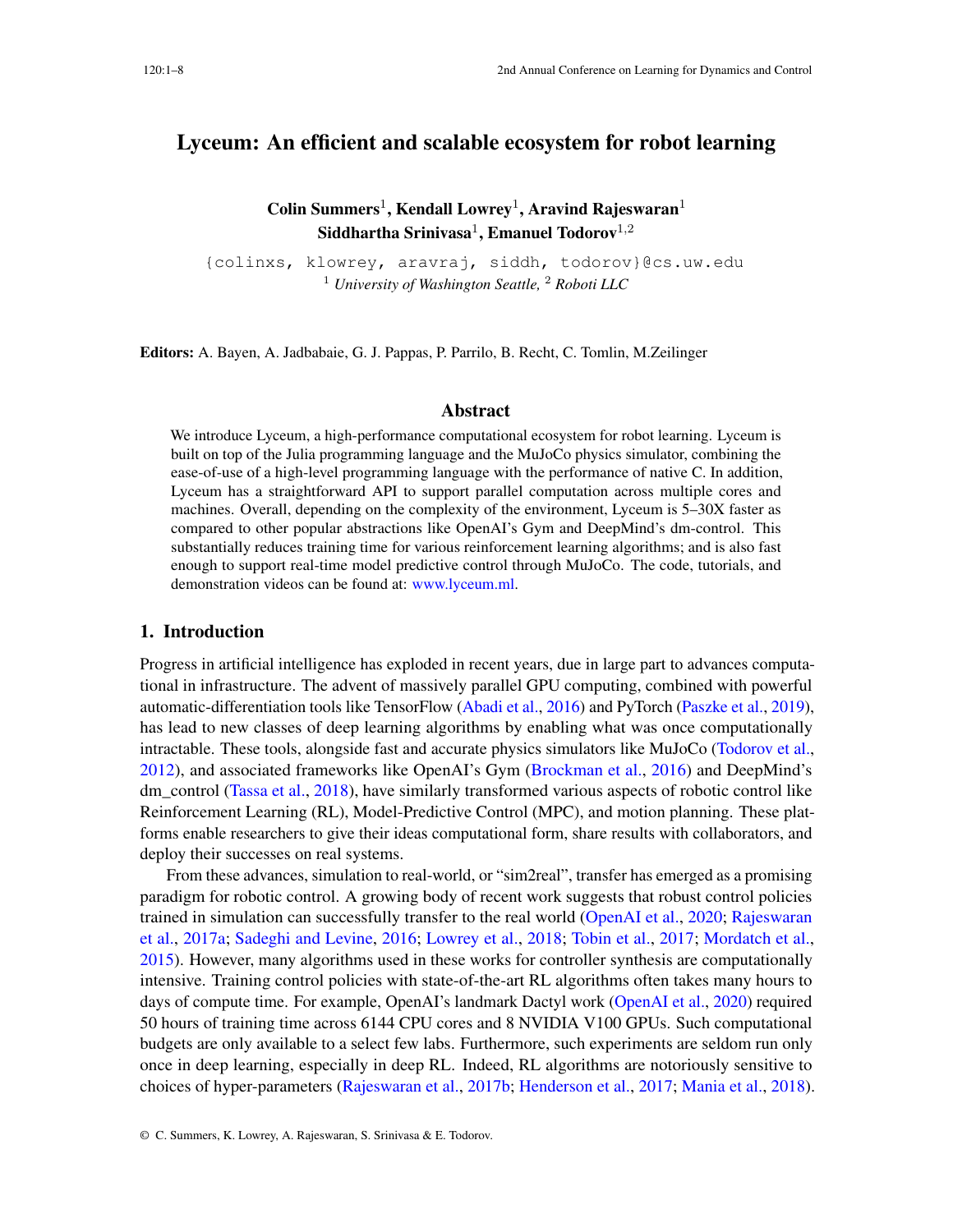Thus, many iterations of the learning process may be required, with humans in the loop, to improve hyperparameter choices and reward functions, before finally deploying solutions to the real world. This computational bottleneck often leads to a scarcity of hardware results, relative to the number of papers that propose new algorithms on highly simplified and well tuned benchmark tasks. Exploring avenues to reduce experiment turnaround time is thus crucial for scaling up to harder tasks as well as making resource-intensive algorithms and environments accessible to research labs without massive cloud computing budgets.

In a similar vein, computational considerations have also limited progress in model-based control algorithms. For real-time model predictive control (MPC), the computational restrictions manifest as the requirement to compute actions in bounded time with limited local resources. As we will show, existing frameworks such as Gym and dm\_control, while providing a convenient abstraction in Python, are too slow to meet this real-time computation requirement. As a result, most planning algorithms are run offline and deployed in open-loop mode on hardware. This is unfortunate, since it does not take feedback into account, which is well known to be critical for stochastic control.

Our contributions: Our goal in this work is to overcome the aforementioned computational restrictions to enable faster training of policies with RL algorithms, facilitate real-time MPC with a detailed physics simulator, and ultimately enable researchers to engage with complex robotic tasks. To this end, we develop Lyceum, a computational ecosystem that uses the Julia programming language and the MuJoCo physics engine. Lyceum ships with the main OpenAI Gym continuous control tasks, along with other environments representative of challenges in robotics. Julia's unique features allow us to wrap MuJoCo with zero-cost abstractions, providing the flexibility of a highlevel programming language to enable easy creation of environments, tasks, and algorithms, while retaining the performance of native C. This allows RL and MPC algorithms implemented in Lyceum to be 5–30X faster compared to Gym and dm\_control. We hope that this speedup will enable RL researchers to scale up to harder problems with reduced computational costs and enable real-time MPC.

# 2. Related Works

Recently, various physics simulators and the computational ecosystems surrounding them have transformed robot learning research. They allow for exercising creativity to quickly generate new and interesting robotic scenes, as well as quickly prototype various learning and control solutions. We summarize the main threads of related work below.

Physics simulators MuJoCo [\(Todorov et al.,](#page-10-0) [2012\)](#page-10-0) has quickly emerged as a leading physics simulator for robot learning research. It is fast and efficient, and particularly well suited for contact-rich tasks. Numerous recent works have also demonstrated simulation to reality transfer with MuJoCo through physically consistent system identification [\(Lowrey et al.,](#page-9-2) [2018\)](#page-9-2) or domain randomization [\(OpenAI et al.,](#page-9-1) [2020;](#page-9-1) [Mordatch et al.,](#page-9-3) [2015;](#page-9-3) [Nachum et al.,](#page-9-5) [2019\)](#page-9-5). Our framework wraps MuJoCo in Julia and enables programming and research with a high level language, while retaining the speed of native C. While we primarily focus on MuJoCo, we believe that similar design principles can be extended to other simulators like Bullet [\(Coumans and Bai,](#page-8-3) [2016\)](#page-8-3) and DART [\(Lee et al.,](#page-9-6) [2018\)](#page-9-6).

Computational ecosystems OpenAI's Gym [\(Brockman et al.,](#page-8-1) [2016\)](#page-8-1) and DeepMind's dm\_control [\(Tassa et al.,](#page-10-1) [2018\)](#page-10-1) sparked a wave of interest by providing Python bindings for MuJoCo with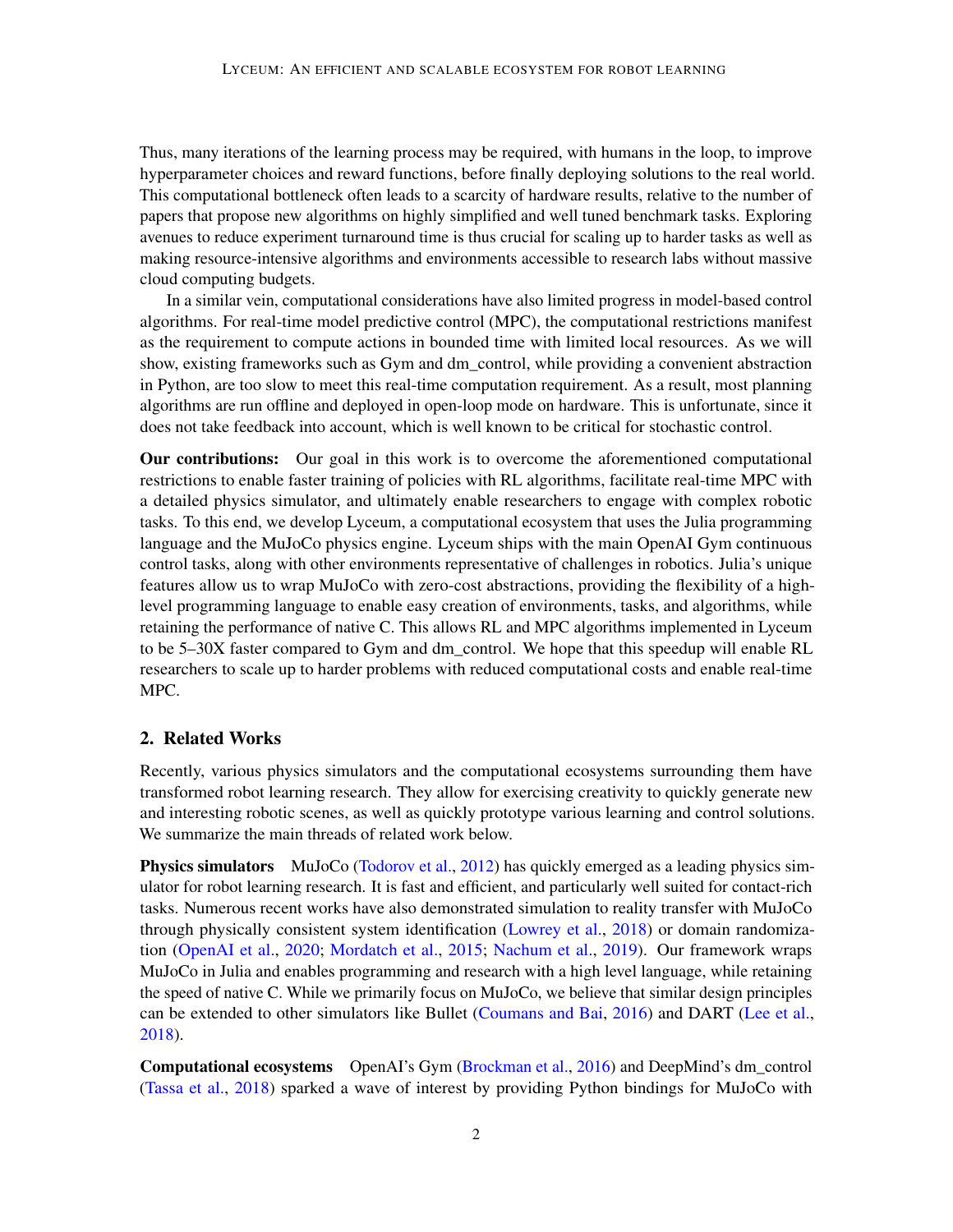a high-level API, as well as easy-to-use environments and algorithms. This has enabled the RL community to quickly access physics-based environments and prototype algorithms. Unfortunately, this flexibility comes at the price of computational performance: existing ecosystems are slow due to the inefficiencies of Python combined with its poor support for parallelization. Prior works have tried to address some of the shortcomings of Python frameworks by attempting to add "just-in-time" compilation to the language [\(Lam et al.,](#page-9-7) [2015;](#page-9-7) [Paszke et al.,](#page-9-0) [2019;](#page-9-0) [Agrawal et al.,](#page-8-4) [2019\)](#page-8-4) but only support a subset of the language, and do not achieve the same performance as Julia. [Fan et al.](#page-8-5) [\(2018\)](#page-8-5) developed a framework similar to Gym that supports distributed computing, but it still suffers the same performance issues of Python. Perhaps closest to our motivation is the work of [Koolen and](#page-9-8) [Deits](#page-9-8) [\(2019\)](#page-9-8), which demonstrates the usefulness of Julia as a language for robotics. However, it uses a custom and minimalist rigid body simulator with limited support for contacts. In contrast, our work addresses the inefficiencies of existing computational ecosystems through use the of Julia, and directly wraps a more capable simulator, MuJoCo, with zero overhead.

Algorithmic toolkits and environments A number of algorithmic toolkits like OpenAI Baselines [\(Dhariwal et al.,](#page-8-6) [2017\)](#page-8-6), mjRL [\(Rajeswaran et al.,](#page-10-5) [2017b\)](#page-10-5), Soft-Learning [\(Haarnoja et al.,](#page-8-7) [2018\)](#page-8-7), and RL-lab [\(Duan et al.,](#page-8-8) [2016\)](#page-8-8); as well as environments like the Hand Manipulation Suite [\(Rajeswaran](#page-10-6) [et al.,](#page-10-6) [2018\)](#page-10-6), ROBEL [\(Ahn et al.,](#page-8-9) [2019\)](#page-8-9), DoorGym [\(Urakami et al.,](#page-10-7) [2019\)](#page-10-7), and SURREAL [\(Fan et al.,](#page-8-5) [2018\)](#page-8-5) have been developed around existing computational ecosystems. Our framework supports all the underlying functionality needed to transfer these advances into our ecosystem (e.g. simulator wrappers and automatic differentiation through Flux.jl). Lyceum comes with a few popular algorithms out of the box like Natural Policy Gradient [\(Kakade,](#page-9-9) [2002;](#page-9-9) [Rajeswaran et al.,](#page-10-5) [2017b\)](#page-10-5) for RL and variants of Model Predictive Path Integral [\(Lowrey et al.,](#page-9-10) [2019;](#page-9-10) [Williams et al.,](#page-10-8) [2016\)](#page-10-8) for MPC. In the future, we plan to port further algorithms and advances into our ecosystem and look forward to community contributions as well.

### 3. The Lyceum Ecosystem

The computational considerations for designing infrastructure and ecosystems for robotic control with RL and MPC are unique. We desire a computational ecosystem that is high-level and easy to use for research, but that also provides the speed of native C and support for distributed computing, which is required for control algorithms running in a tight loop on robots. We found Julia to be well-suited for these requirements and summarize some of these main advantages below. Subsequently, we outline the salient features of Lyceum.

#### 3.1. Julia for Robotics and RL

Julia is a general-purpose programming language developed in 2012 at MIT with a focus on technical computing [\(Bezanson et al.,](#page-8-10) [2017\)](#page-8-10). While a full description of Julia is beyond the scope of this paper, we highlight a few key aspects that we leverage in Lyceum and believe make Julia an excellent tool for robotics and RL researchers.

**Just-in-time compilation** Julia feels like a dynamic, interpreted scripting language, enabling an interactive programming experience. Under the hood, however, Julia leverages the LLVM backend to "just-in-time" compile native machine code that is as fast as C for a variety of hardware platforms. This enables researchers to quickly prototype ideas and optimize for performance with the same language.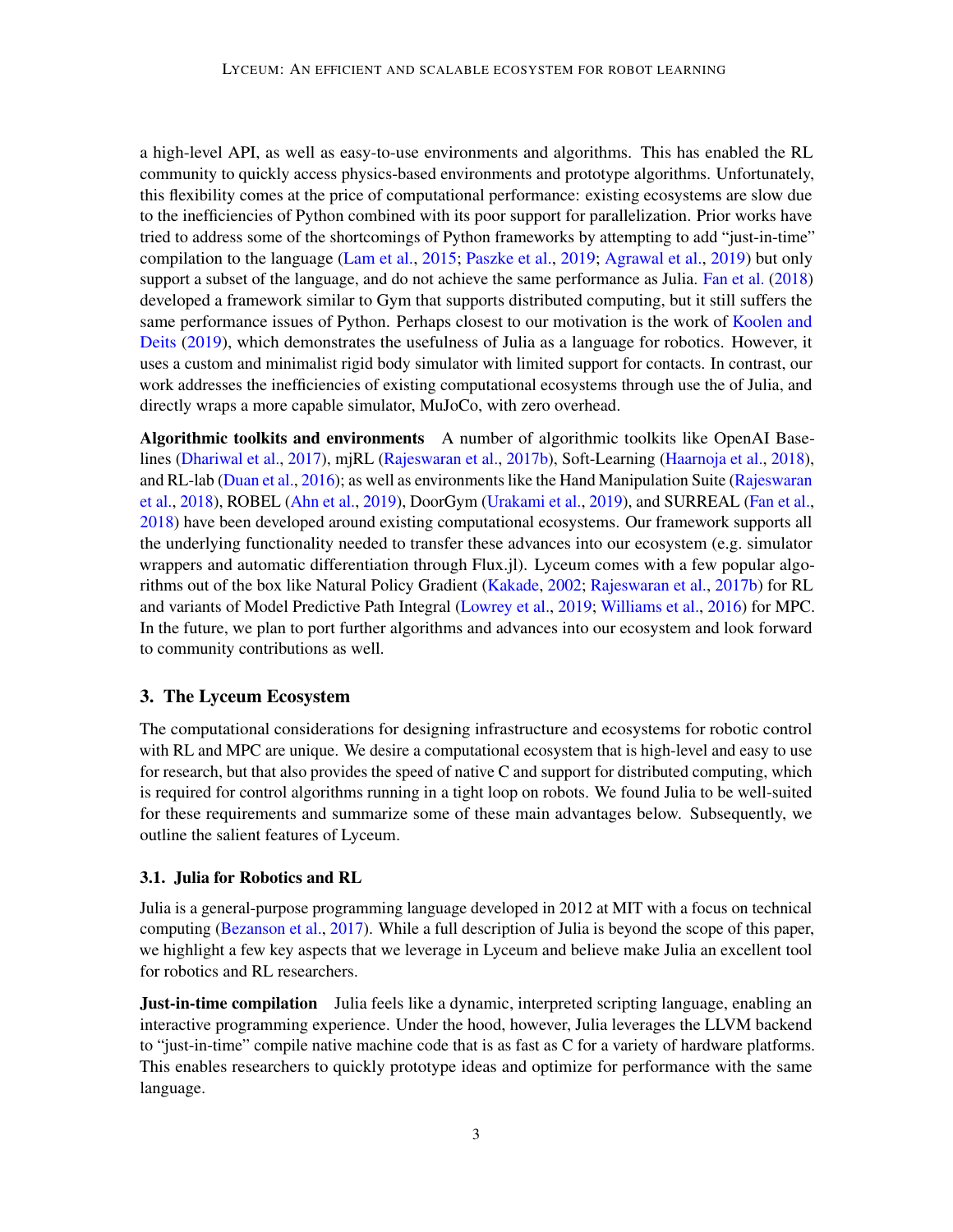Julia can easily call functions in Python and C In addition to the current ecosystem of Julia packages, users can interact with Python and C as illustrated below. This allows researchers to benefit from the existing body of deep learning research (in Python) and easily interact with low-level robot hardware drivers.

```
using PyCall
so = pyimport("scipy.optimize")
so.newton(x \rightarrow \cos(x) - x, 1)
ccall((:mj_step, libmujoco), Cvoid, (Ptr{mjModel}, Ptr{mjData}), m, d)
```
Easy parallelization Julia comes with extensive support for distributed and shared-memory multithreading that allows users to trivially parallelize their code. The following example splits the indices of  $X$  across all the available cores and performs in-place multiplication in parallel:

```
@threads for i in eachindex(X)
  X[i] \star= 2
end
```
Julia can also transpile to alternative hardware backends, allowing use of parallel processors like GPUs by writing high level Julia code.

#### 3.2. Salient Features of Lyceum

Lyceum consists of the following packages

- 1. LyceumBase.jl, a lightweight package that defines a set of abstract environment and controller interfaces, along with several utilities.
- 2. MuJoCo.jl, a low-level Julia wrapper for the MuJoCo physics simulator.
- 3. LyceumMuJoCo.jl, a high-level "environment" abstraction similar to Gym and dm\_control.
- 4. LyceumMuJoCoViz.jl, a flexible policy and trajectory visualizer with support for interaction.
- 5. LyceumAI.jl, a collection of various algorithms for robotic control.

LyceumBase.jl At the highest level we provide LyceumBase.jl, which contains several convenience utilities used throughout the Lyceum ecosystem for data logging, multithreading, and controller benchmarking (i.e. measuring throughput, jitter, etc.). LyceumBase.jl also contains interface definitions, such as AbstractEnvironment (which LyceumMuJoCo.jl then implements for MuJoCo).

This interface is similar to the popular Python frameworks Gym and dm\_control, where an agent's observations are defined, actions are chosen, and the simulator is stepped forward in time. A few key differences are as follows:

- 1. The ability to arbitrarily get/set the state of the simulator, a necessary feature for model-based methods like MPC or motion planning. An important component of this is a proper definition of state, which is often missing from existing frameworks.
- 2. Optional, in-place versions for all functions (e.g. getstate! $(\cdot)$ ) which store the return value in a pre-allocated data structure. This eliminates unnecessary memory allocations and garbage collection, enabling environments to be used in tight, real-time control loops.

We expect most users will be interested in implementing their own environments, which forms a crucial part of robotics research. Indeed, different researchers may be interested in different robots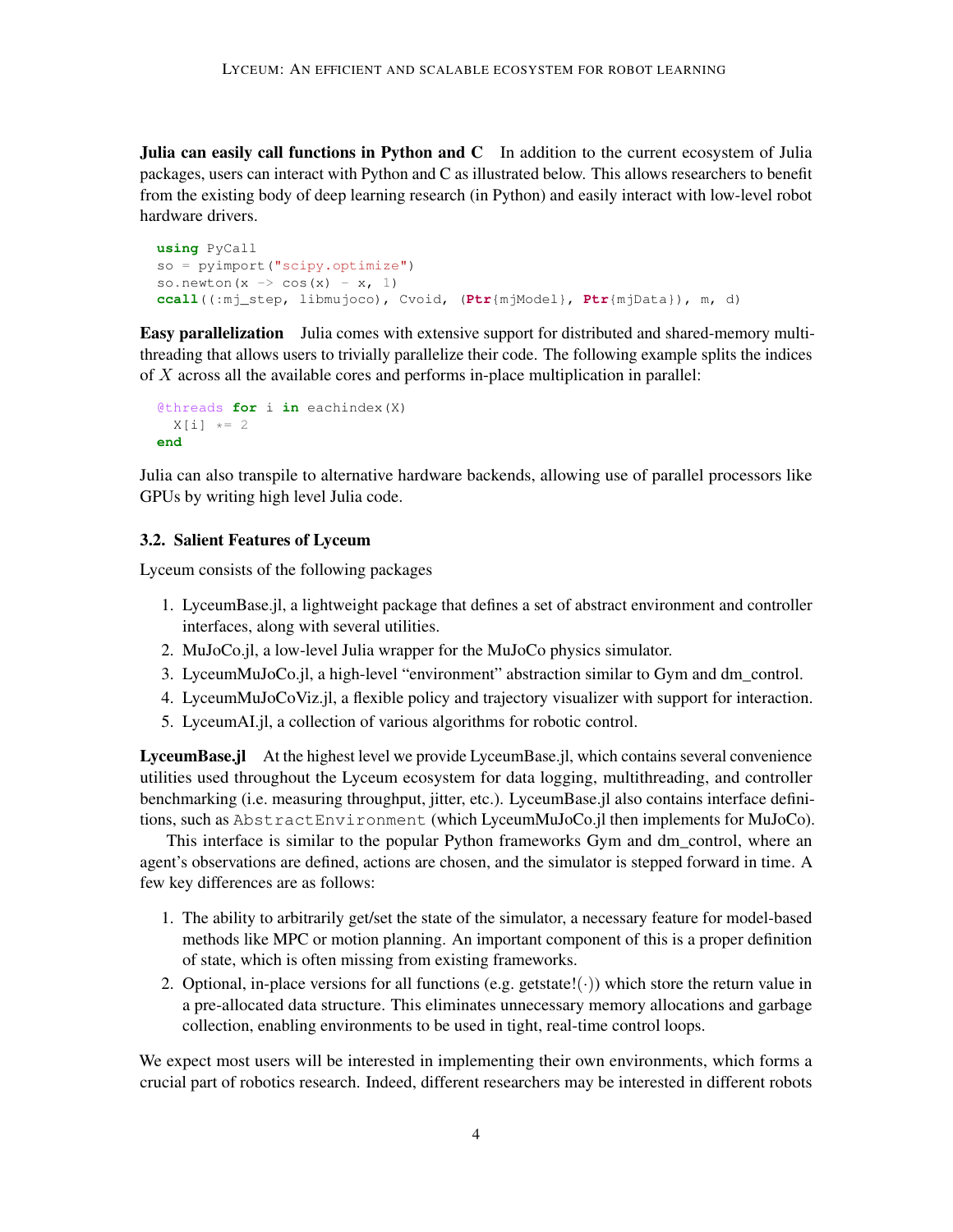performing different tasks, ranging from whole arm manipulators to legged locomotion to dexterous anthropomorphic hands. To aid this process, we provide sensible defaults for most of the API, making it easy to get started and experiment with different environments. The separation of interface and implementation also allows for other simulators and back-ends (e.g. RigidBodySim.jl or DART) to be used in lieu of the MuJoCo-based environments we provide, should the user desire.

MuJoCo.jl, LyceumMuJoCo.jl, and LyceumMuJoCoViz.jl MuJoCo.jl is a low-level Julia wrapper for MuJoCo that has a one-to-one correspondence to MuJoCo 2.0's C interface and includes soft body dynamics. All data is memory mapped to native Julia objects with no overhead. Support for accessing the simulation elements defined in a MuJoCo XML file with named indices (e.g.  $d.$  qpos  $[:, :arm]$  is also provided. We then build LyceumMuJoCo.jl, the MuJoCo implementation of our AbstractEnvironment API, on top of MuJoCo.jl to create environment and task definitions. Finally, the LyceumMuJoCoViz.jl package provides a feature-rich visualizer that enables playback of previously recorded trajectories and allows for interaction with the simulator and control polices in real time using a mouse and keyboard. Robots in the real world encounter perturbations and disturbances, and with LyceumMuJoCoViz.jl the user can interact with the simulated environment to test the robustness of a controller.

LyceumAI.jl Coupled with these environments is LyceumAI.jl, a collection of algorithms for robotic control that similarly leverage Julia's performance and multithreading abilities. Currently we provide implementations of Model Predictive Path Integral Control (MPPI) [\(Williams et al.,](#page-10-8) [2016\)](#page-10-8), a stochastic shooting method for model-predictive control, and Natural Policy Gradient [\(Kakade,](#page-9-9) [2002;](#page-9-9) [Rajeswaran et al.,](#page-10-5) [2017b\)](#page-10-5). We compare these methods with a Python implementation in the next sections. The combination of efficient compute, flexible high-level programming, and a rich ecosystem of tools for deep learning and optimization should allow both robotics and RL researchers to experiment with different robotic systems and algorithm designs, and hopefully deploy to the real world.

# 4. Benchmark Experiments and Results

We designed our experiments and timing benchmarks to answer the following questions: (a) Do the implementations of Gym environments and algorithms for RL and MPC in Lyceum produce comparable results? (b) Does Lyceum lead to faster environment sampling and experiment turnaround time when compared to Gym and dm\_control?

Methodology All experiments are performed on a 16-core Intel i9-7960X with the CPU governor pinned at 1.2GHz so as to prevent dynamic scaling or thermal throttling from affecting results. Parallelization for Lyceum, C, dm\_control, and Gym is implemented as follows:

- 1. Lyceum: Julia's built-in Threads.@threads macro.
- 2. C: OpenMP's #pragma omp parallel for.
- 3. dm\_control: A modification of [deepmind/dm\\_control/92.](https://github.com/deepmind/dm_control/issues/92)
- 4. Gym: A hybrid of Gym's AsyncVectorEnv and OpenAI Baseline's SubprocVecEnv.

Below we describe the various benchmarks we considered and their results.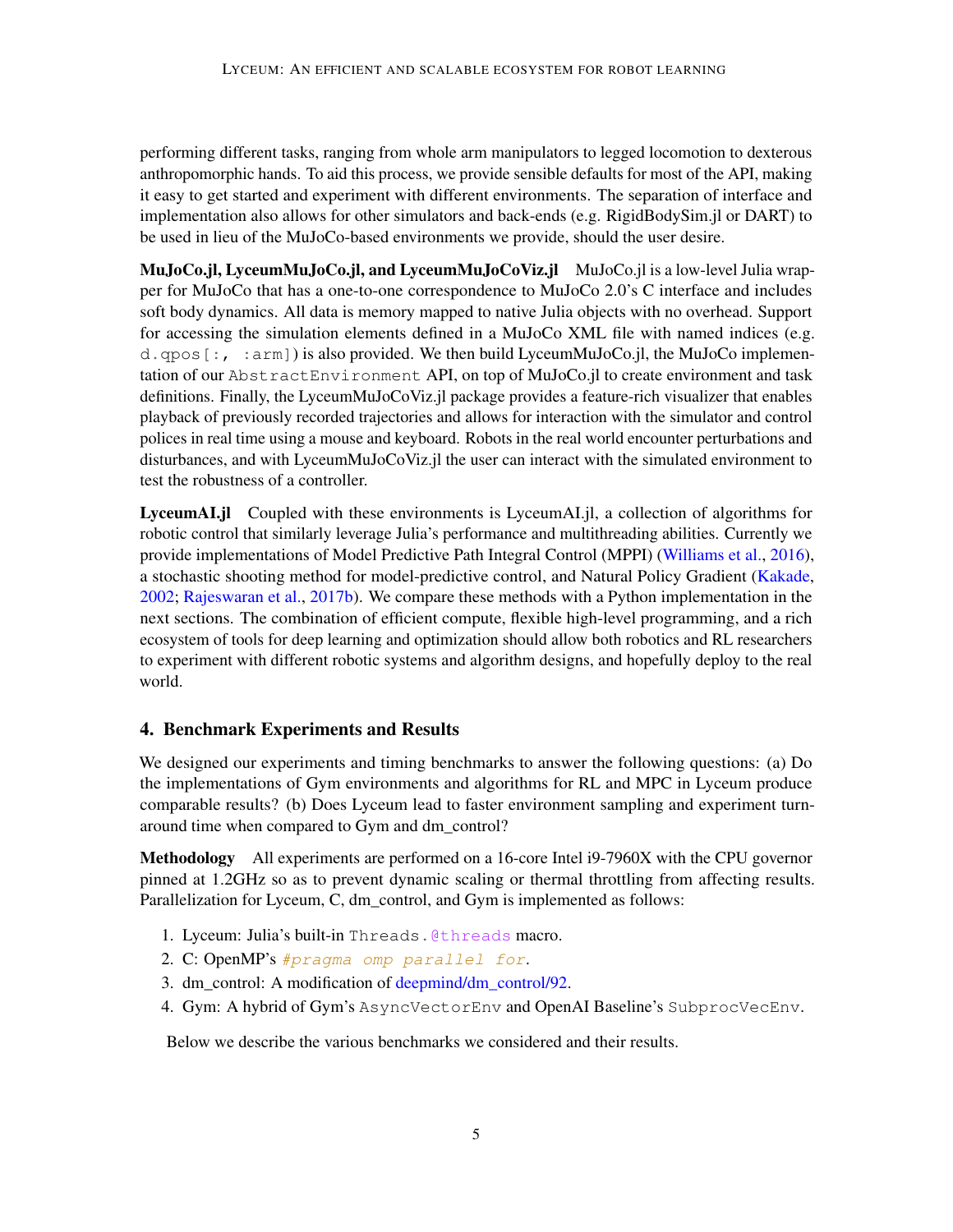

<span id="page-5-0"></span>Figure 1: Comparison of parallel sampling throughput across frameworks. Throughput first was measured using 1–16 cores for the Humanoid model (left), with the scaling factor reported in the table, as well across models of varying complexity using all 16 cores. The raw throughput on a log scale (bottom right) as well as the performance relative to native C (top right) is shown. We find that Lyceum can match the performance of native C, while still retaining the benefits of writing research code in a high-level language.

Sampling throughput In the first benchmark, we study the sampling throughput and parallel scaling performance of LyceumMuJoCo.jl against Gym, dm\_control, and a native C implementation. To do so, we consider various models of increasing complexity: CartPole, Ant, HERB, and Humanoid. In the first experiment, we study how the sampling throughput scales with the number of cores for the various implementations. To do so, we consider the Humanoid environment and measure the number of samples that can be generated per second while varying the number of cores utilized. The results are plotted in Figure [1](#page-5-0) (left) and summarized in the table below, where we see substantial gains for Lyceum. In particular, the performances scales linearly with the number of cores for C and Lyceum, while there are diminishing returns for Gym and dm\_control. This is due to the inherent parallelization limitations of Python. When using more cores (e.g. on a cluster), the performance difference is likely to be even larger.

In the second experiment, we use all 16 of the available cores to measure the number of samples we can collect per second. Figure [1](#page-5-0) (right) shows the results, which are presented in two forms: as a fraction of native C's throughput, and as samples per second. We see that Lyceum and native C significantly outperform Gym and dm\_control in all cases. In particular, for CartPole, Lyceum is more than 200x faster as compared to Gym.

Reinforcement learning with policy gradients In the second benchmark, we compare the learning curves and wall clock time of Natural Policy Gradient (NPG) [\(Kakade,](#page-9-9) [2002;](#page-9-9) [Rajeswaran et al.,](#page-10-5) [2017b\)](#page-10-5), which is closely related to Trust Region Policy Optimization [\(Schulman et al.,](#page-10-9) [2015\)](#page-10-9), between Gym and Lyceum. Our implementation of NPG, closely based on the algorithm as described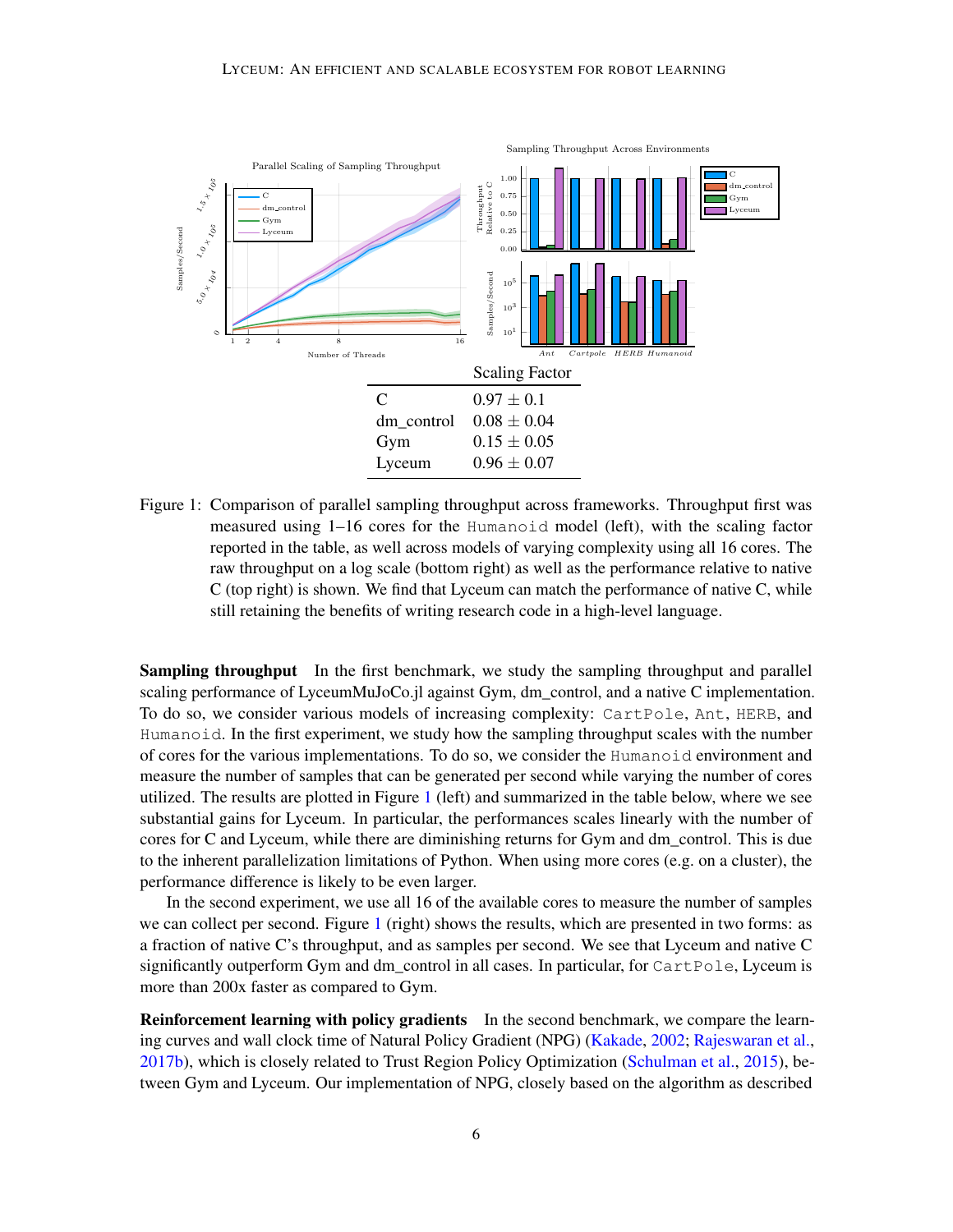

<span id="page-6-0"></span>Figure 2: Reinforcement learning in Gym and Lyceum using the Natural Policy Gradient algorithm, trained for one million time-steps. Environment reward is plotted against both wall-clock time (top) and simulator timesteps (bottom), showing that similar performance is achieved in significantly less time using Lyceum. Performance of the underlying deterministic policy is reported.

in [Rajeswaran et al.](#page-10-5) [\(2017b\)](#page-10-5) and consistent with majority practice in the community, considers two layer neural network policies. Details about hyperparameters are provided in on the website. We compare based on three representative tasks (Swimmer, Hopper, and Walker) and find that the learning curves match across the two frameworks. The results are summarized in Figure [2](#page-6-0) show that the performance curves match well. We note that RL algorithms are known to be sensitive to many implementation details [\(Henderson et al.,](#page-8-2) [2017;](#page-8-2) [Ilyas et al.,](#page-8-11) [2018\)](#page-8-11), and thus even approximately matching results is a promising sign for both the original code base and Lyceum. The important conclusion, however, is that similar results can be achieved in a fraction of the time.

**Model Predictive Control** In the final benchmark, we compare the performance of a model-based trajectory optimizer in Gym and Lyceum. For this purpose, we consider the Model Predictive Path Integral (MPPI) algorithm [\(Williams et al.,](#page-10-8) [2016\)](#page-10-8), which in conjunction with learning-based techniques has demonstrated impressive results in tasks like aggressive driving and dexterous hand manipulation [\(Lowrey et al.,](#page-9-2) [2018;](#page-9-2) [Nagabandi et al.,](#page-9-11) [2019\)](#page-9-11). MPPI is a sampling-based algorithm where different candidate action sequences are considered to generate many potential trajectories starting from the current state. Rewards are calculated for each of these trajectories and the candidate action sequences are combined with exponentially-weighted trajectory rewards.

We consider two tasks for the MPPI comparison: a 7-DOF sawyer arm where the goal is to reach various spatial goals with its end effector, and a 30-DOF in-hand manipulation task that requires a Shadow Hand (Adroit) [\(Kumar,](#page-9-12) [2016\)](#page-9-12) to perform in-hand manipulation of a pen in order to match a target configuration. We compare the times taken by MPPI to optimize a trajectory as well as the fraction of times MPPI generated a successful trajectory. The results are provided in Figure [3.](#page-7-0) In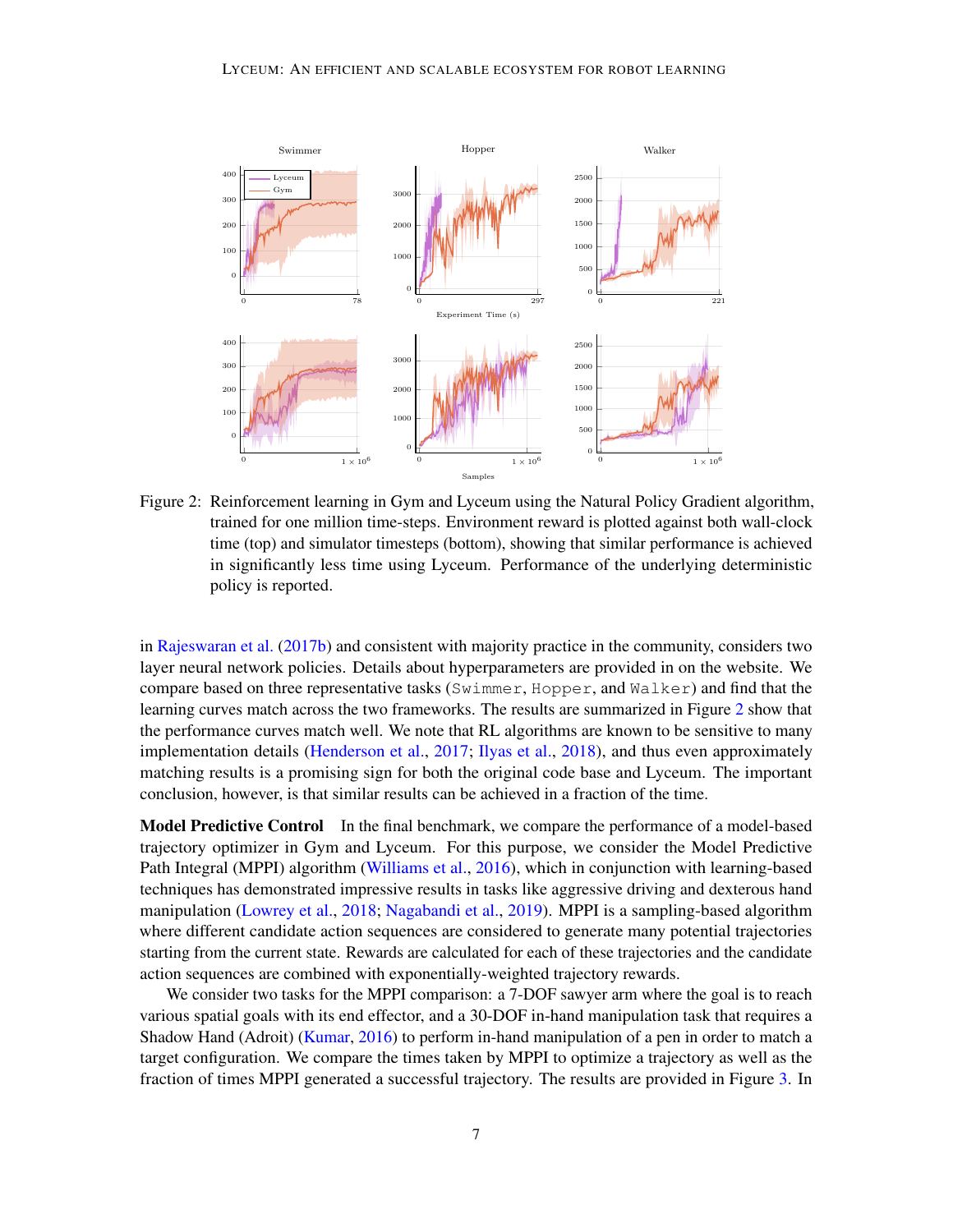

<span id="page-7-0"></span>Figure 3: (Left) Illustration of the 30-DOF in-hand manipulation task with a Shadow Hand (Adroit). The goal is to manipulate the (blue) pen to match the (green) desired pose. (Middle) Illustration of the reaching task with a 7-DOF Sawyer arm. Goal is to make the endeffector (blue) reach the (green) target. (Right) comparison of time taken and success percentage in Gym and Lyceum. Time refers to the time taken to execute a single episode with the MPPI controller (in MPC mode). Success % measures the number of successful episodes when the robot is controlled using the MPPI algorithm. 95% confidence intervals are also reported. See website for additional details and hyperparameters.

summary, we find that the MPPI success percentages are comparable between Gym and Lyceum, while the Lyceum implementation is approximately 30x faster for the Sawyer arm task and 3x faster for the Shadow Hand task. This trend is consistent with the earlier trend, where the relative differences are larger for lower dimensional systems with fewer contacts. This is because for complex models with many contacts like the Shadow Hand, most of the computational work is performed by MuJoCo, thereby diminishing the impact of overhead in Gym and Python. We note, however, that we found the parallel scaling performance to be significantly better in Lyceum as compared to Gym, and thus the difference between the frameworks is likely larger when using more cores (e.g. on a cluster).

# 5. Conclusion and Future Work

We introduced Lyceum, a new computational ecosystem for robot learning in Julia that provides the rapid prototyping and ease-of-use benefits of a high-level programming language, yet retaining the performance of a low-level language like C. We demonstrated that Lyceum enables substantial performance gains as compared to existing ecosystems like OpenAI Gym and dm\_control. We also demonstrated that this speed up enables faster experimentation times for RL and MPC algorithms. In the future, we hope port over additional algorithmic infrastructure like OpenAI Baselines [\(Dhariwal](#page-8-6) [et al.,](#page-8-6) [2017\)](#page-8-6). We also hope to include and support models and environments involving real robots like Cassie [\(Agility Robotics,](#page-8-12) [2017\)](#page-8-12) and ROBEL [\(Ahn et al.,](#page-8-9) [2019\)](#page-8-9).

### Acknowledgments

The authors thank Ben Evans for continued valuable feedback over the course of the project. The authors also thank Vikash Kumar and Svet Kolev for valuable comments about the paper draft, and Motoya Ohnishi for early adoption of Lyceum and feedback. This work was (partially) funded by the National Institute of Health R01 (#R01EB019335), National Science Foundation CPS (#1544797), National Science Foundation NRI (#1637748), the Office of Naval Research, the RCTA, Amazon, and Honda Research Institute USA.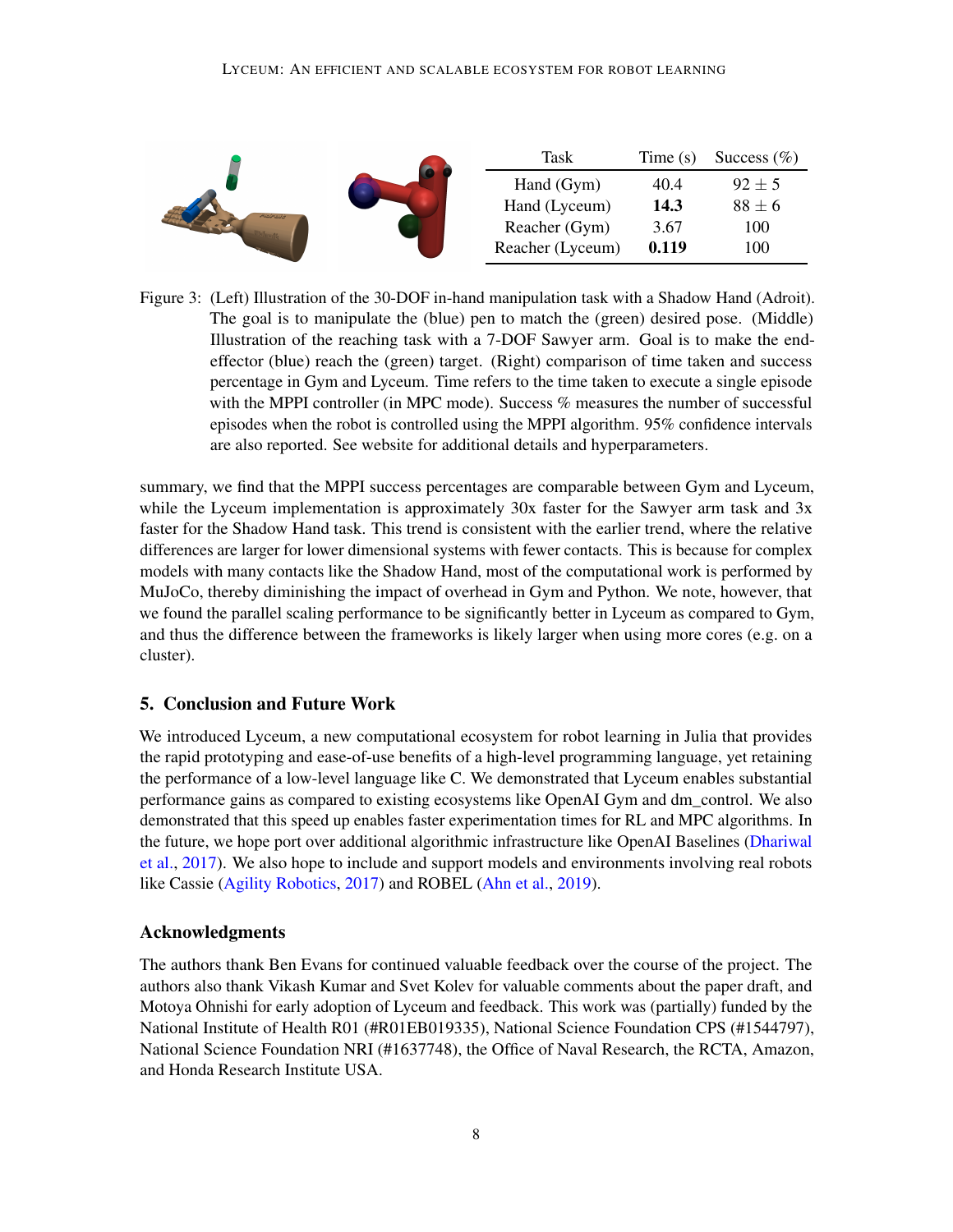# **References**

- <span id="page-8-0"></span>Martín Abadi, Paul Barham, Jianmin Chen, Zhifeng Chen, Andy Davis, Jeffrey Dean, Matthieu Devin, Sanjay Ghemawat, Geoffrey Irving, Michael Isard, Manjunath Kudlur, Josh Levenberg, Rajat Monga, Sherry Moore, Derek Gordon Murray, Benoit Steiner, Paul A. Tucker, Vijay Vasudevan, Pete Warden, Martin Wicke, Yuan Yu, and Xiaoqiang Zhang. TensorFlow: A system for large-scale machine learning. In *USENIX Symposium on Operating Systems Design and Implementation*, 2016.
- <span id="page-8-12"></span>Agility Robotics. Cassie, 2017. URL [https://www.agilityrobotics.com/robots#cassie.](https://www.agilityrobotics.com/robots#cassie)
- <span id="page-8-4"></span>Akshay Agrawal, Akshay Naresh Modi, Alexandre Passos, Allen Lavoie, Ashish Agarwal, Asim Shankar, Igor Ganichev, Josh Levenberg, Mingsheng Hong, Rajat Monga, and Shanqing Cai. TensorFlow Eager: A multi-stage, Python-embedded DSL for machine learning, 2019.
- <span id="page-8-9"></span>Michael Ahn, Henry Zhu, Kristian Hartikainen, Hugo Ponte, Abhishek Gupta, Sergey Levine, and Vikash Kumar. ROBEL: Robotics benchmarks for learning with low-cost robots. In *Conference on Robot Learning*, 2019.
- <span id="page-8-10"></span>Jeff Bezanson, Alan Edelman, Stefan Karpinski, and Viral B. Shah. Julia: A fresh approach to numerical computing. *SIAM Review*, 2017. doi: 10.1137/141000671.
- <span id="page-8-1"></span>Greg Brockman, Vicki Cheung, Ludwig Pettersson, Jonas Schneider, John Schulman, Jie Tang, and Wojciech Zaremba. OpenAI Gym, 2016. URL [https://gym.openai.com/.](https://gym.openai.com/)
- <span id="page-8-3"></span>Erwin Coumans and Yunfei Bai. PyBullet, a Python module for physics simulation for games, robotics and machine learning, 2016. URL [http://pybullet.org.](http://pybullet.org)
- <span id="page-8-6"></span>Prafulla Dhariwal, Christopher Hesse, Oleg Klimov, Alex Nichol, Matthias Plappert, Alec Radford, John Schulman, Szymon Sidor, Yuhuai Wu, and Peter Zhokhov. OpenAI Baselines. *GitHub repository*, 2017. URL [https://github.com/openai/baselines.](https://github.com/openai/baselines)
- <span id="page-8-8"></span>Yan Duan, Xi Chen, Rein Houthooft, John Schulman, and Pieter Abbeel. Benchmarking deep reinforcement learning for continuous control, 2016.
- <span id="page-8-5"></span>Linxi Fan, Yuke Zhu, Jiren Zhu, Zihua Liu, Orien Zeng, Anchit Gupta, Joan Creus-Costa, Silvio Savarese, and Li Fei-Fei. Surreal: Open-source reinforcement learning framework and robot manipulation benchmark. In *Conference on Robot Learning*, 2018.
- <span id="page-8-7"></span>Tuomas Haarnoja, Aurick Zhou, Kristian Hartikainen, George Tucker, Sehoon Ha, Jie Tan, Vikash Kumar, Henry Zhu, Abhishek Gupta, Pieter Abbeel, and Sergey Levine. Soft actor-critic algorithms and applications, 2018.
- <span id="page-8-2"></span>Peter Henderson, Riashat Islam, Philip Bachman, Joelle Pineau, Doina Precup, and David Meger. Deep reinforcement learning that matters, 2017.
- <span id="page-8-11"></span>Andrew Ilyas, Logan Engstrom, Shibani Santurkar, Dimitris Tsipras, Firdaus Janoos, Larry Rudolph, and Aleksander Madry. Are deep policy gradient algorithms truly policy gradient algorithms?, 2018.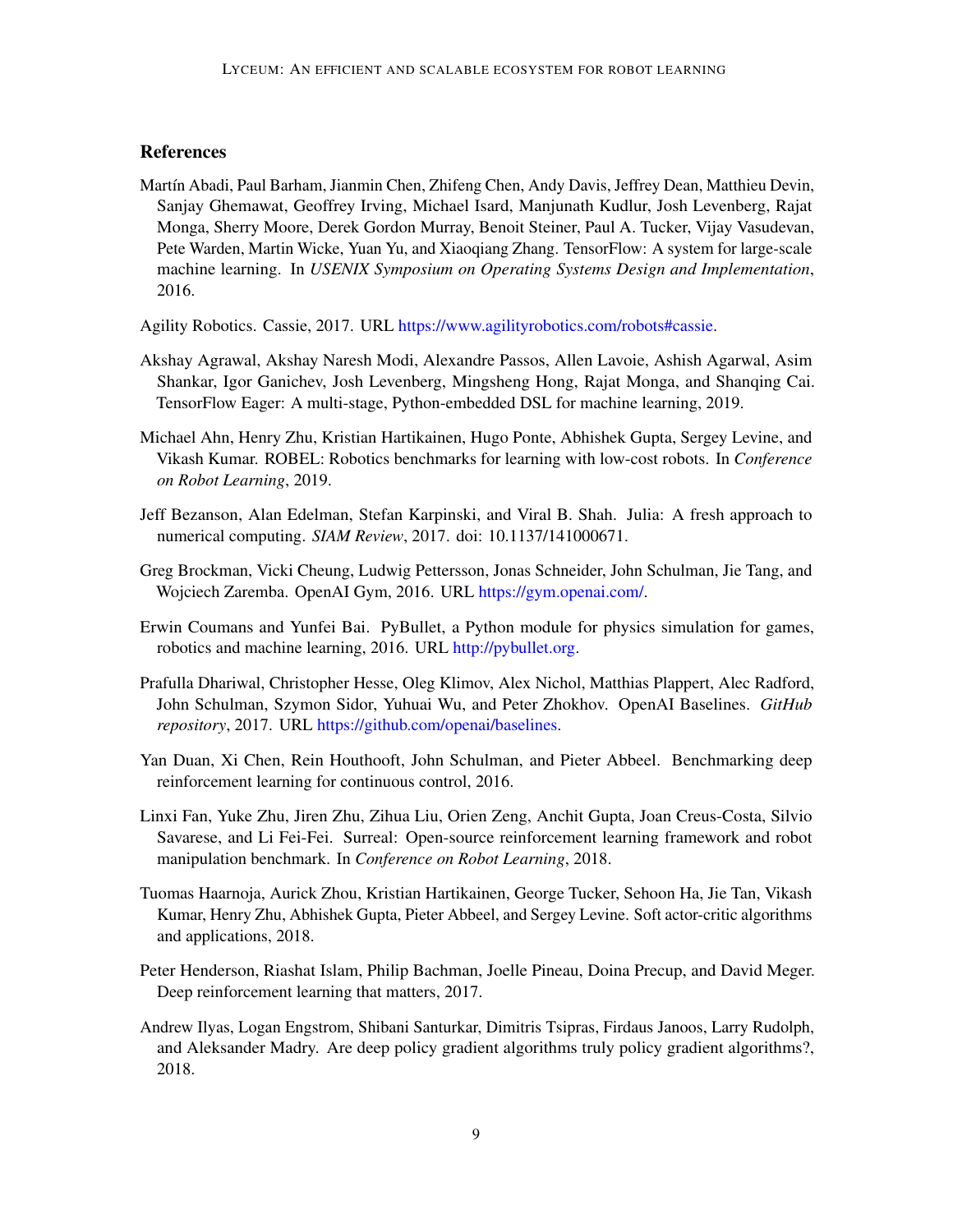- <span id="page-9-9"></span>Sham M. Kakade. A natural policy gradient. In *Advances in Neural Information Processing Systems*, 2002.
- <span id="page-9-8"></span>Twan Koolen and Robin Deits. Julia for Robotics: Simulation and real-time control in a highlevel programming language. *International Conference on Robotics and Automation*, 2019. doi: 10.1109/ICRA.2019.8793875.
- <span id="page-9-12"></span>Vikash Kumar. Manipulators and manipulation in high dimensional spaces, 2016. URL [https:](https://digital.lib.washington.edu/researchworks/handle/1773/38104) [//digital.lib.washington.edu/researchworks/handle/1773/38104.](https://digital.lib.washington.edu/researchworks/handle/1773/38104)
- <span id="page-9-7"></span>Siu Kwan Lam, Antoine Pitrou, and Stanley Seibert. Numba: A LLVM-based Python JIT compiler. In *Proceedings of the Second Workshop on the LLVM Compiler Infrastructure in HPC*, 2015. doi: 10.1145/2833157.2833162.
- <span id="page-9-6"></span>Jeongseok Lee, Michael X. Grey, Sehoon Ha, Tobias Kunz, Sumit Jain, Yuting Ye, Siddhartha S. Srinivasa, Mike Stilman, and Chuanjian Liu. DART: Dynamic animation and robotics toolkit. *Journal of Open Source Software*, 2018. doi: 10.21105/joss.00500.
- <span id="page-9-2"></span>Kendall Lowrey, Svetoslav Kolev, Jeremy Dao, Aravind Rajeswaran, and Emanuel Todorov. Reinforcement learning for non-prehensile manipulation: Transfer from simulation to physical system. In *IEEE International Conference on Simulation, Modeling, and Programming for Autonomous Robots*, 2018.
- <span id="page-9-10"></span>Kendall Lowrey, Aravind Rajeswaran, Sham Kakade, Emanuel Todorov, and Igor Mordatch. Plan online, learn offline: Efficient learning and exploration via model-based control. In *International Conference on Learning Representations*, 2019.
- <span id="page-9-4"></span>Horia Mania, Aurelia Guy, and Benjamin Recht. Simple random search of static linear policies is competitive for reinforcement learning. In *Conference and Workshop on Neural Information Processing Systems*, 2018.
- <span id="page-9-3"></span>Igor Mordatch, Kendall Lowrey, and Emanuel Todorov. Ensemble-CIO: Full-body dynamic motion planning that transfers to physical humanoids. In *IEEE/RSJ International Conference on Intelligent Robots and Systems*, 2015. doi: 10.1109/IROS.2015.7354126.
- <span id="page-9-5"></span>Ofir Nachum, Michael Ahn, Hugo Ponte, Shixiang Gu, and Vikash Kumar. Multi-agent manipulation via locomotion using hierarchical sim2real, 2019.
- <span id="page-9-11"></span>Anusha Nagabandi, Kurt Konoglie, Sergey Levine, and Vikash Kumar. Deep dynamics models for learning dexterous manipulation. In *Conference on Robot Learning*, 2019.
- <span id="page-9-1"></span>OpenAI, Marcin Andrychowicz, Bowen Baker, Maciek Chociej, Rafal Jozefowicz, Bob McGrew, Jakub Pachocki, Arthur Petron, Matthias Plappert, Glenn Powell, Alex Ray, Jonas Schneider, Szymon Sidor, Josh Tobin, Peter Welinder, Lilian Weng, and Wojciech Zaremba. Learning dexterous in-hand manipulation. *International Journal of Robotics Research*, 2020. doi: 10.1177/ 0278364919887447.
- <span id="page-9-0"></span>Adam Paszke, Sam Gross, Francisco Massa, Adam Lerer, James Bradbury, Gregory Chanan, Trevor Killeen, Zeming Lin, Natalia Gimelshein, Luca Antiga, et al. Pytorch: An imperative style,